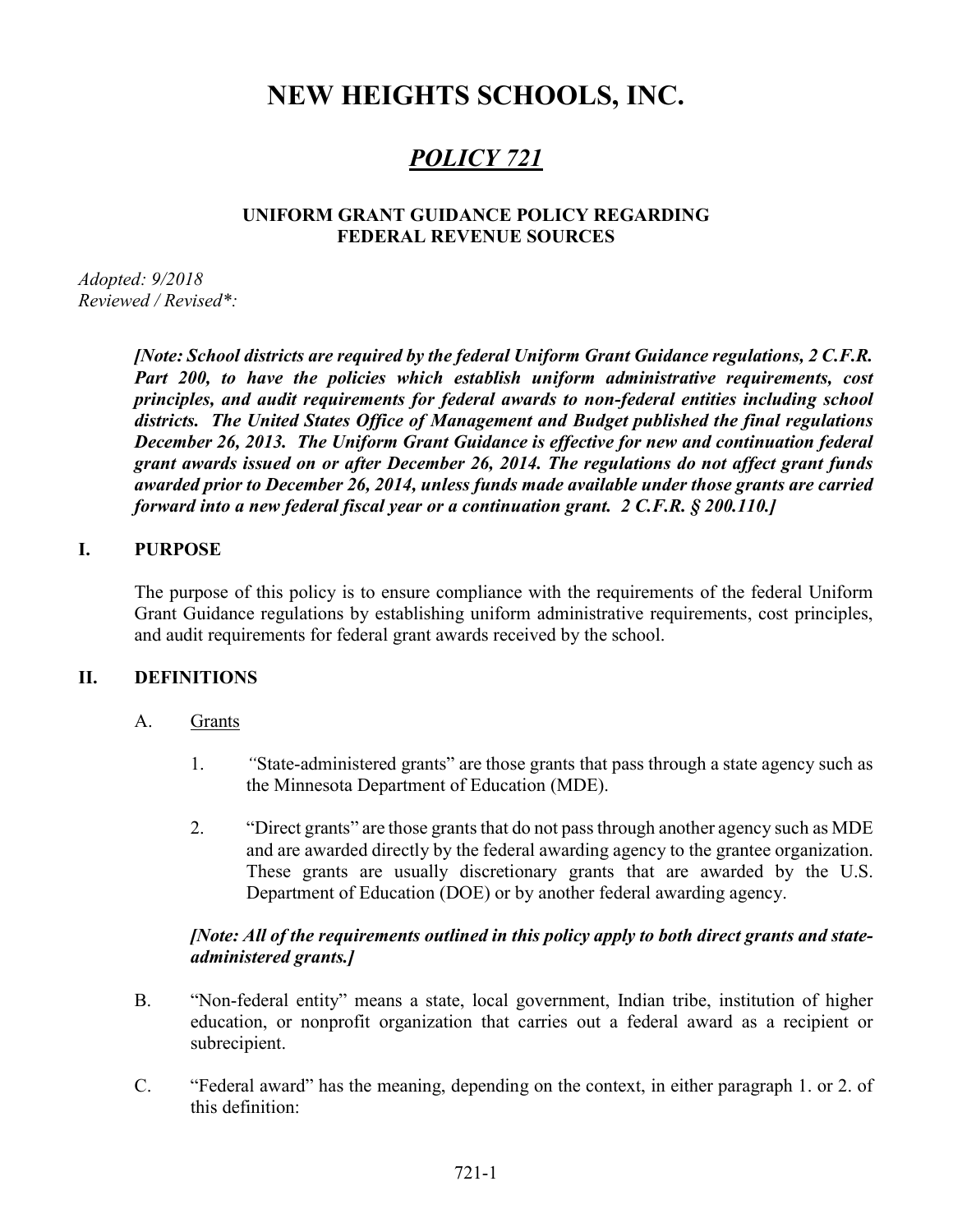- 1. a. The federal financial assistance that a non-federal entity receives directly from a federal awarding agency or indirectly from a pass-through entity, as described in 2 C.F.R. § 200.101 (Applicability); or
	- b. The cost-reimbursement contract under the federal Acquisition Regulations that a non-federal entity receives directly from a federal awarding agency or indirectly from a pass-through entity, as described in 2 C.F.R. § 200.101 (Applicability).
- 2. The instrument setting forth the terms and conditions. The instrument is the grant agreement, cooperative agreement, other agreement for assistance covered in paragraph (b) of 2 C.F.R. § 200.40 (Federal Financial Assistance), or the costreimbursement contract awarded under the federal Acquisition Regulations.
- 3. "Federal award" does not include other contracts that a federal agency uses to buy goods or services from a contractor or a contract to operate federal-governmentowned, contractor-operated facilities.
- D. "Contract" means a legal instrument by which a non-federal entity purchases property or services needed to carry out the project or program under a federal award. The term, as used in 2 C.F.R. Part 200, does not include a legal instrument, even if the non-federal entity considers it a contract, when the substance of the transaction meets the definition of a federal award or subaward.
- E. Procurement Methods
	- 1. "Procurement by micro-purchase" is the acquisition of supplies or services, the aggregate dollar amount of which does not exceed the micro-purchase threshold (generally \$3,000, except as otherwise discussed in 48 C.F.R. Subpart 2.1 or as periodically adjusted for inflation).
	- 2. "Procurement by small purchase procedures" are those relatively simple and informal procurement methods for securing services, supplies, or other property that do not cost more than \$150,000 (periodically adjusted for inflation).
	- 3. "Procurement by sealed bids (formal advertising)" is a publicly solicited and a firm, fixed-price contract (lump sum or unit price) awarded to the responsible bidder whose bid, conforming to all the material terms and conditions of the invitation for bids, is the lowest in price.
	- 4. "Procurement by competitive proposals" is normally conducted with more than one source submitting an offer, and either a fixed-price or cost-reimbursement type contract is awarded. Competitive proposals are generally used when conditions are not appropriate for the use of sealed bids.
	- 5. "Procurement by noncompetitive proposals" is procurement through solicitation of a proposal from only one source.
- F. "Equipment" means tangible personal property (including information technology systems) having a useful life of more than one year and a per-unit acquisition cost which exceeds the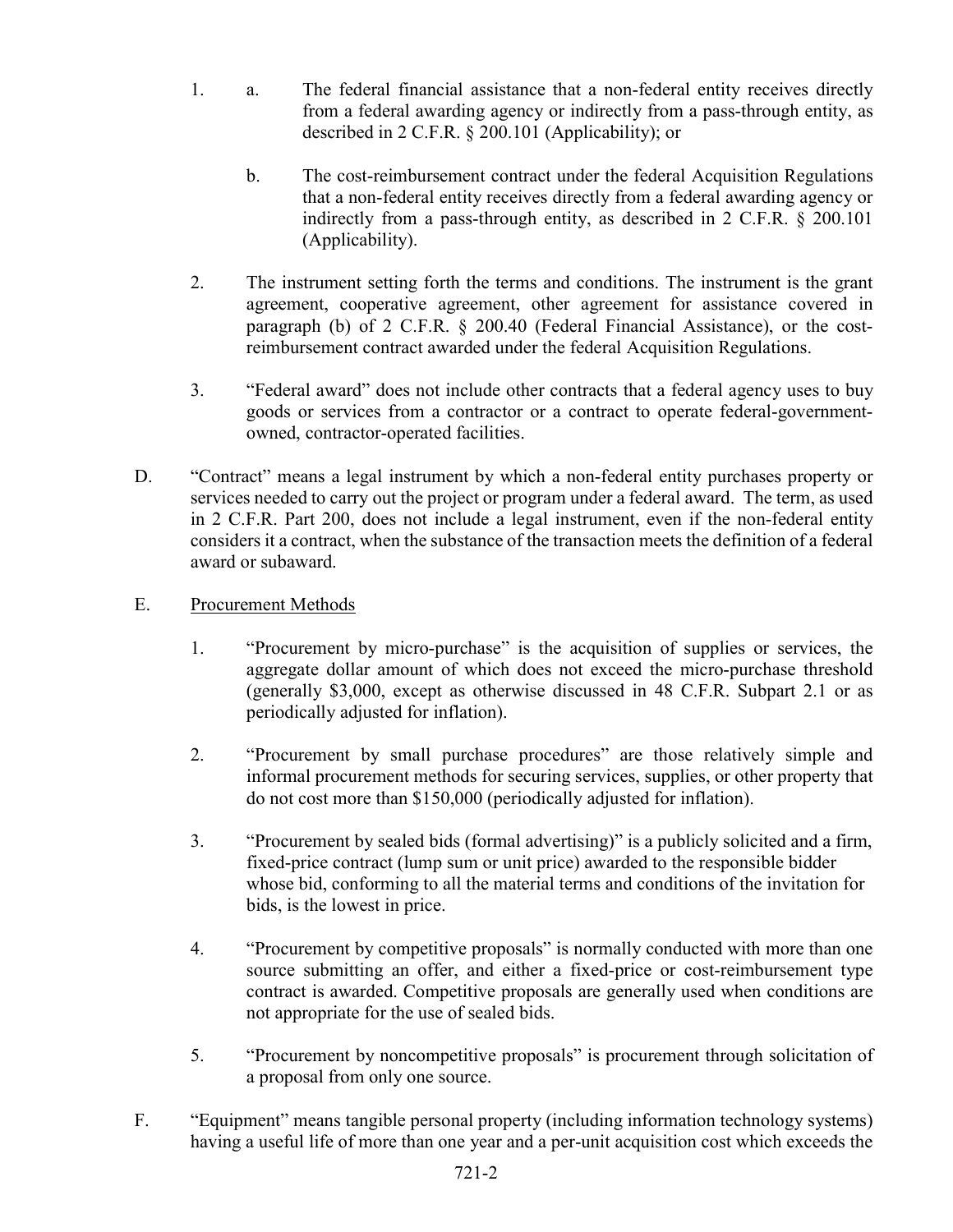lesser of the capitalization level established by the non-federal entity for financial statement purposes, or \$5,000.

- G. "Compensation for personal services" includes all remuneration, paid currently or accrued, for services of employees rendered during the period of performance under the federal award, including, but not necessarily limited to, wages and salaries. Compensation for personal services may also include fringe benefits which are addressed in 2 C.F.R. § 200.431 (Compensation - Fringe Benefits).
- H. "Post-retirement health plans" refer to costs of health insurance or health services not included in a pension plan covered by 2 C.F.R.  $\S$  200.431(g) for retirees and their spouses, dependents, and survivors.
- I. "Severance pay" is a payment in addition to regular salaries and wages by the non-federal entities to workers whose employment is being terminated.
- J. "Direct costs" are those costs that can be identified specifically with a particular final cost objective, such as a federal award, or other internally or externally funded activity, or that can be directly assigned to such activities relatively easily with a high degree of accuracy.
- K. "Relocation costs" are costs incident to the permanent change of duty assignment (for an indefinite period or for a stated period not less than 12 months) of an existing employee or upon recruitment of a new employee.
- L. "Travel costs" are the expenses for transportation, lodging, subsistence, and related items incurred by employees who are in travel status on official business of the school.

# III. CONFLICT OF INTEREST

- A. Employee Conflict of Interest. No employee, officer, or agent may participate in the selection, award, or administration of a contract supported by a federal award if he or she has a real or apparent conflict of interest. Such a conflict of interest would arise when the employee, officer, or agent, any member of his or her immediate family, his or her partner, or an organization which employs or is about to employ any of the parties indicated herein, has a financial or other interest in or a tangible personal benefit from a firm considered for a contract. The employees, officers, and agents of the school may neither solicit nor accept gratuities, favors, or anything of monetary value from contractors or parties to subcontracts. However, the school may set standards for situations in which the financial interest is not substantial or the gift is an unsolicited item of nominal value. The standards of conduct must provide for disciplinary actions to be applied for violations of such standards by employees, officers, or agents of the school.
- B. Organizational Conflicts of Interest. The school is unable or appears to be unable to be impartial in conducting a procurement action involving the related organization because of relationships with a parent company, affiliate, or subsidiary organization.
- C. Disclosing Conflicts of Interest. The school must disclose in writing any potential conflict of interest to MDE in accordance with applicable federal awarding agency policy.

# IV. ACCEPTABLE METHODS OF PROCUREMENT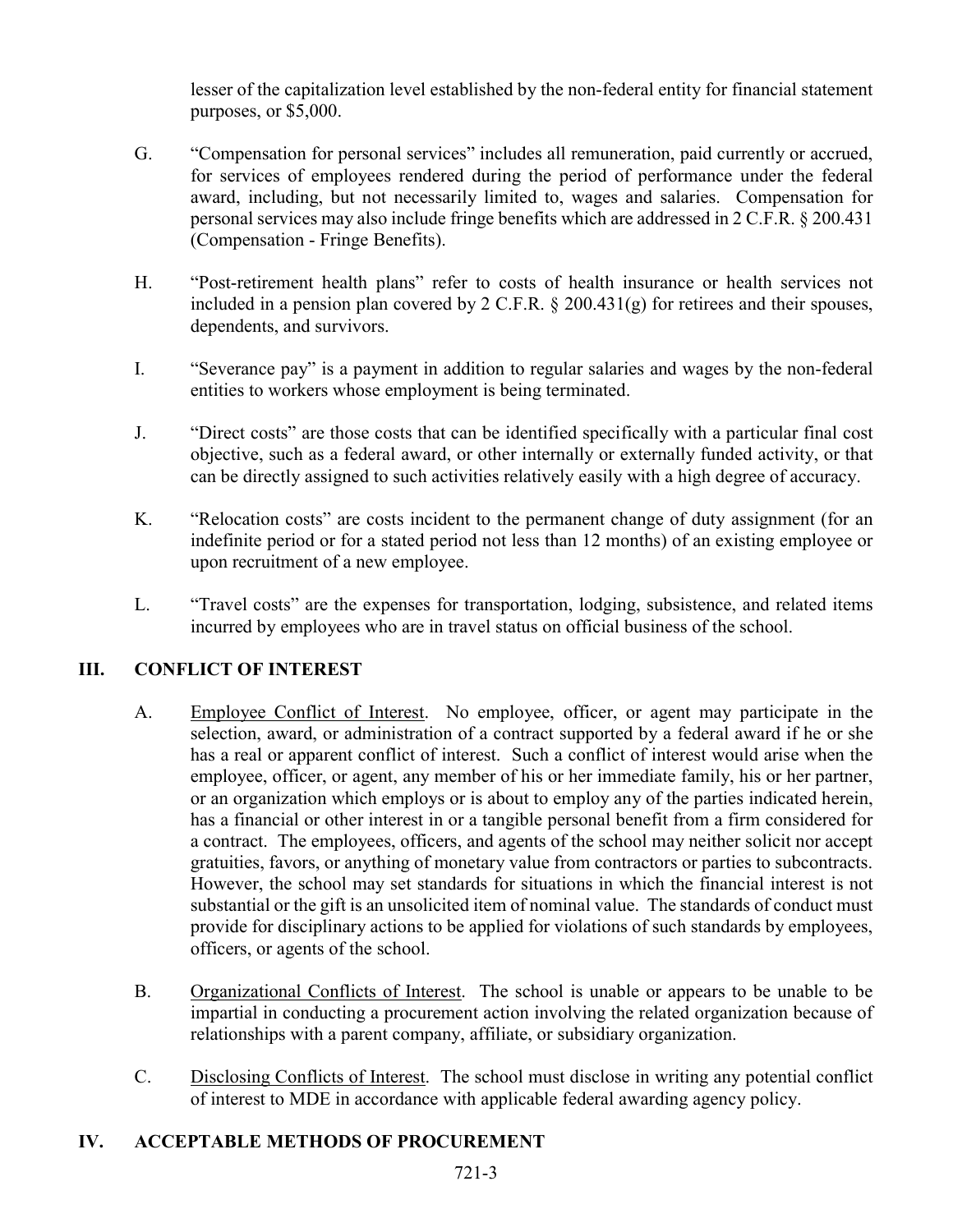- A. General Procurement Standards. The school must use its own documented procurement procedures which reflect applicable state laws, provided that the procurements conform to the applicable federal law and the standards identified in the Uniform Grant Guidance.
- B. The school must maintain oversight to ensure that contractors perform in accordance with the terms, conditions, and specifications of their contracts or purchase orders.
- C. The school's procedures must avoid acquisition of unnecessary or duplicative items. Consideration should be given to consolidating or breaking out procurements to obtain a more economical purchase. Where appropriate, an analysis will be made of lease versus purchase alternatives and any other appropriate analysis to determine the most economical approach.
- D. The school must award contracts only to responsible contractors possessing the ability to perform successfully under the terms and conditions of a proposed procurement. Consideration will be given to such matters as contractor integrity, compliance with public policy, record of past performance, and financial and technical resources.
- E. The school must maintain records sufficient to detail the history of procurement. These records will include, but are not necessarily limited to, the following: rationale for the method of procurement; selection of the contract type; contractor selection or rejection; and the basis for the contract price.
- F. The school alone must be responsible, in accordance with good administrative practice and sound business judgment, for the settlement of all contractual and administrative issues arising out of procurements. These issues include, but are not limited to, source evaluation, protests, disputes, and claims. These standards do not relieve the school of any contractual responsibilities under its contracts.
- G. The school must take all necessary affirmative steps to assure that minority businesses, women's business enterprises, and labor surplus area firms are used when possible.
- H. Methods of Procurement. The school must use one of the following methods of procurement:
	- 1. Procurement by micro-purchases. To the extent practicable, the school must distribute micro-purchases equitably among qualified suppliers. Micro-purchases may be awarded without soliciting competitive quotations if the school considers the price to be reasonable.
	- 2. Procurement by small purchase procedures. If small purchase procedures are used, price or rate quotations must be obtained from an adequate number of qualified sources.
	- 3. Procurement by sealed bids (formal advertising).
	- 4. Procurement by competitive proposals. If this method is used, the following requirements apply: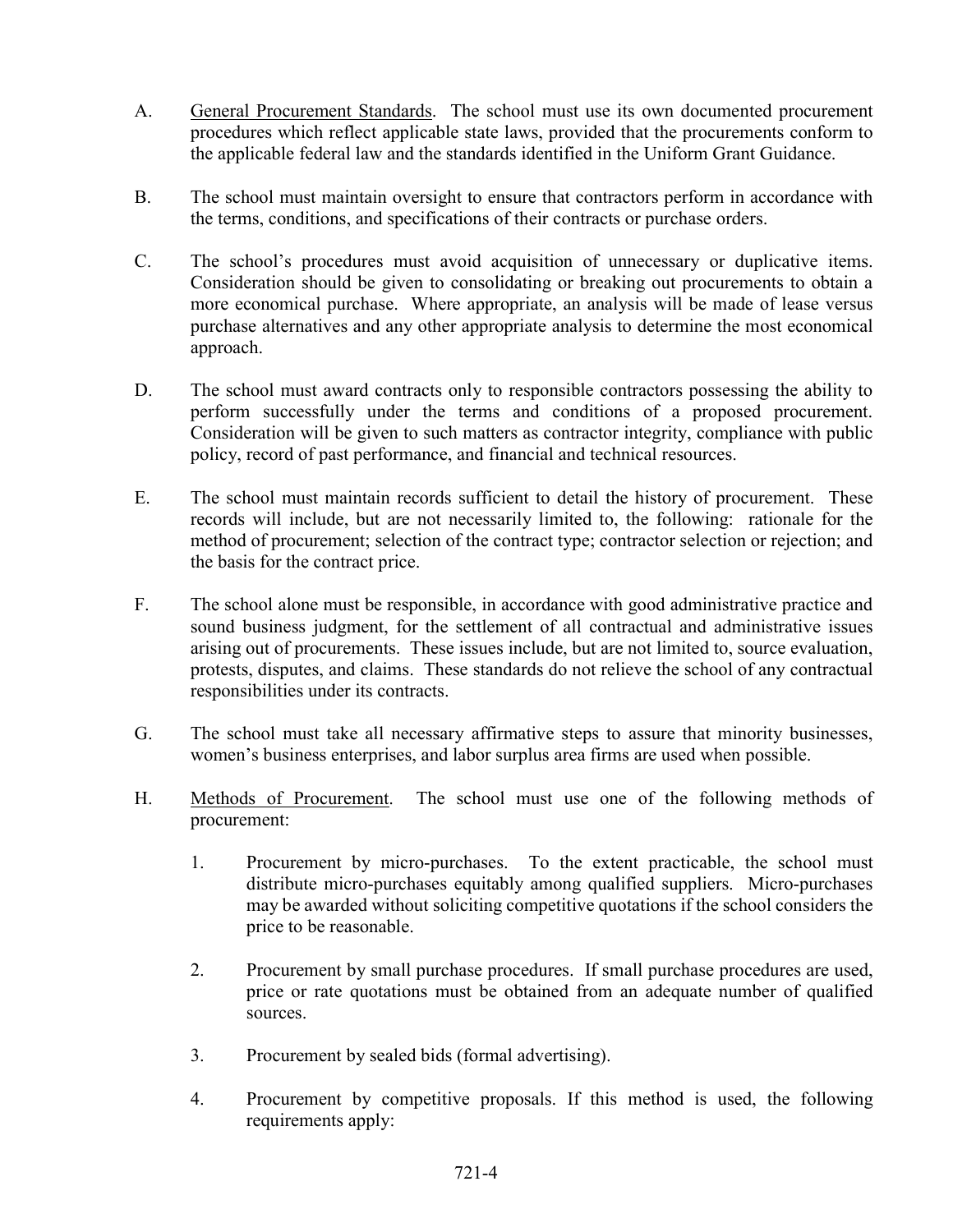- a. Requests for proposals must be publicized and identify all evaluation factors and their relative importance. Any response to publicized requests for proposals must be considered to the maximum extent practical;
- b. Proposals must be solicited from an adequate number of qualified sources;
- c. The school must have a written method for conducting technical evaluations of the proposals received and for selecting recipients;
- d. Contracts must be awarded to the responsible firm whose proposal is most advantageous to the program, with price and other factors considered; and
- e. The school may use competitive proposal procedures for qualifications-based procurement of architectural/engineering (A/E) professional services whereby competitors' qualifications are evaluated and the most qualified competitor is selected, subject to negotiation of fair and reasonable compensation. The method where price is not used as a selection factor can only be used in procurement of A/E professional services; it cannot be used to purchase other types of services, though A/E firms are a potential source to perform the proposed effort.
- 5. Procurement by noncompetitive proposals. Procurement by noncompetitive proposals may be used only when one or more of the following circumstances apply:
	- a. The item is available only from a single source;
	- b. The public exigency or emergency for the requirement will not permit a delay resulting from competitive solicitation;
	- c. The DOE or MDE expressly authorizes noncompetitive proposals in response to a written request from the school; or
	- d. After solicitation of a number of sources, competition is determined inadequate.
- I. Competition. The school must have written procedures for procurement transactions. These procedures must ensure that all solicitations:
	- 1. Incorporate a clear and accurate description of the technical requirements for the material, product, or service to be procured. Such description must not, in competitive procurements, contain features which unduly restrict competition. The description may include a statement of the qualitative nature of the material, product, or service to be procured and, when necessary, must set forth those minimum essential characteristics and standards to which it must conform if it is to satisfy its intended use. Detailed product specifications should be avoided if at all possible. When making a clear and accurate description of the technical requirements is impractical or uneconomical, a "brand name or equivalent" description may be used as a means to define the performance or other salient requirements of procurement. The specific features of the named brand which must be met by offers must be clearly stated; and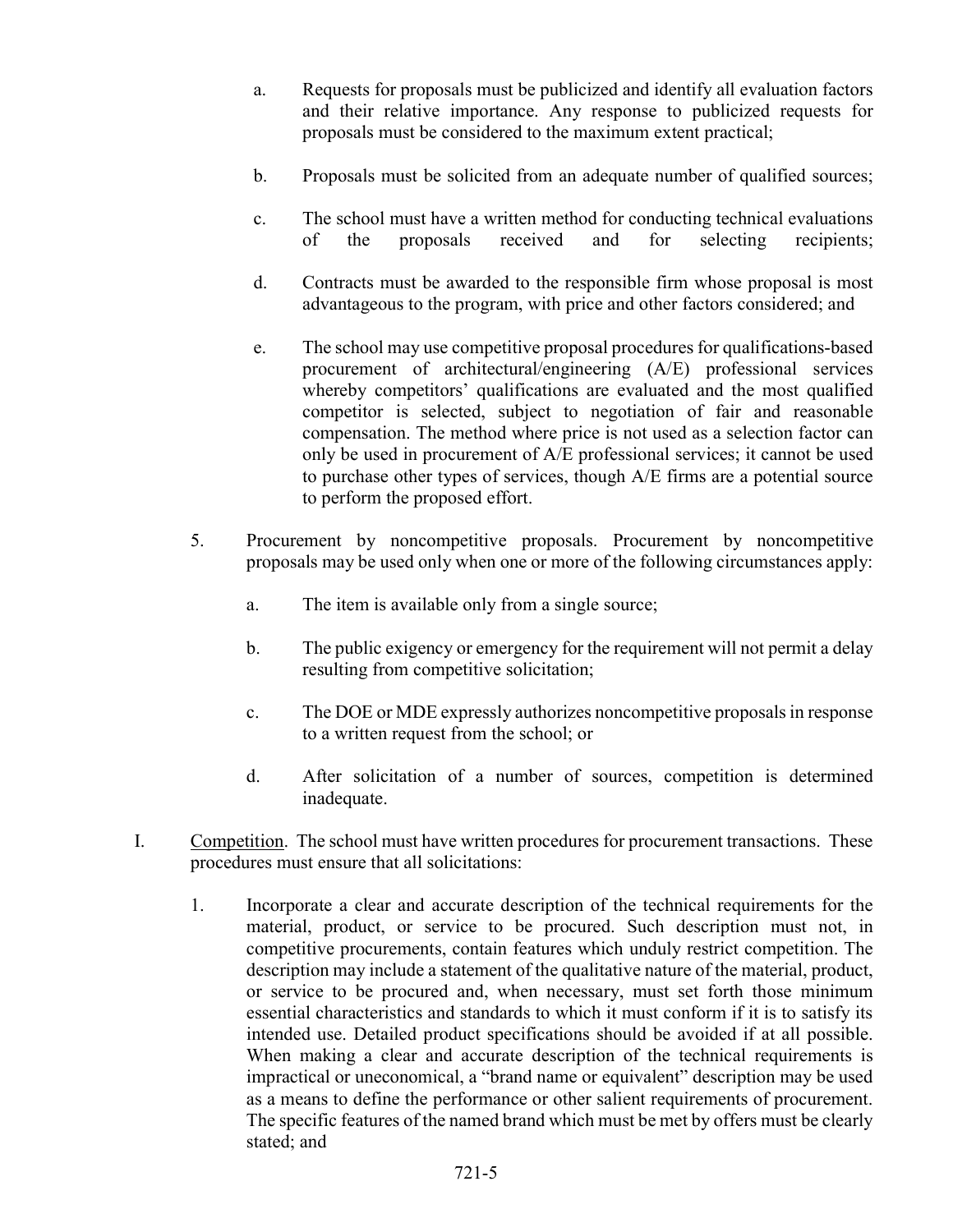- 2. Identify all requirements which the offerors must fulfill and all other factors to be used in evaluating bids or proposals.
- J. The school must ensure that all prequalified lists of persons, firms, or products which are used in acquiring goods and services are current and include enough qualified sources to ensure maximum open and free competition. Also, the school must not preclude potential bidders from qualifying during the solicitation period.
- K. Non-federal entities are prohibited from contracting with or making subawards under "covered transactions" to parties that are suspended or debarred or whose principals are suspended or debarred. "Covered transactions" include procurement contracts for goods and services awarded under a grant or cooperative agreement that are expected to equal or exceed \$25,000.
- L. All nonprocurement transactions entered into by a recipient (i.e., subawards to subrecipients), irrespective of award amount, are considered covered transactions, unless they are exempt as provided in 2 C.F.R. § 180.215.

# V. MANAGING EQUIPMENT AND SAFEGUARDING ASSETS

A. Property Standards. The school must, at a minimum, provide the equivalent insurance coverage for real property and equipment acquired or improved with federal funds as provided to property owned by the non-federal entity. Federally owned property need not be insured unless required by the terms and conditions of the federal award.

The school must adhere to the requirements concerning real property, equipment, supplies, and intangible property set forth in 2 C.F.R. §§ 200.311, 200.314, and 200.315.

B. Equipment

Management requirements. Procedures for managing equipment (including replacement equipment), whether acquired in whole or in part under a federal award, until disposition takes place will, at a minimum, meet the following requirements:

- 1. Property records must be maintained that include a description of the property; a serial number or other identification number; the source of the funding for the property (including the federal award identification number (FAIN)); who holds title; the acquisition date; the cost of the property; the percentage of the federal participation in the project costs for the federal award under which the property was acquired; the location, use, and condition of the property; and any ultimate disposition data, including the date of disposition and sale price of the property.
- 2. A physical inventory of the property must be taken and the results reconciled with the property records at least once every two years.
- 3. A control system must be developed to ensure adequate safeguards to prevent loss, damage, or theft of the property. Any loss, damage, or theft must be investigated.
- 4. Adequate maintenance procedures must be developed to keep property in good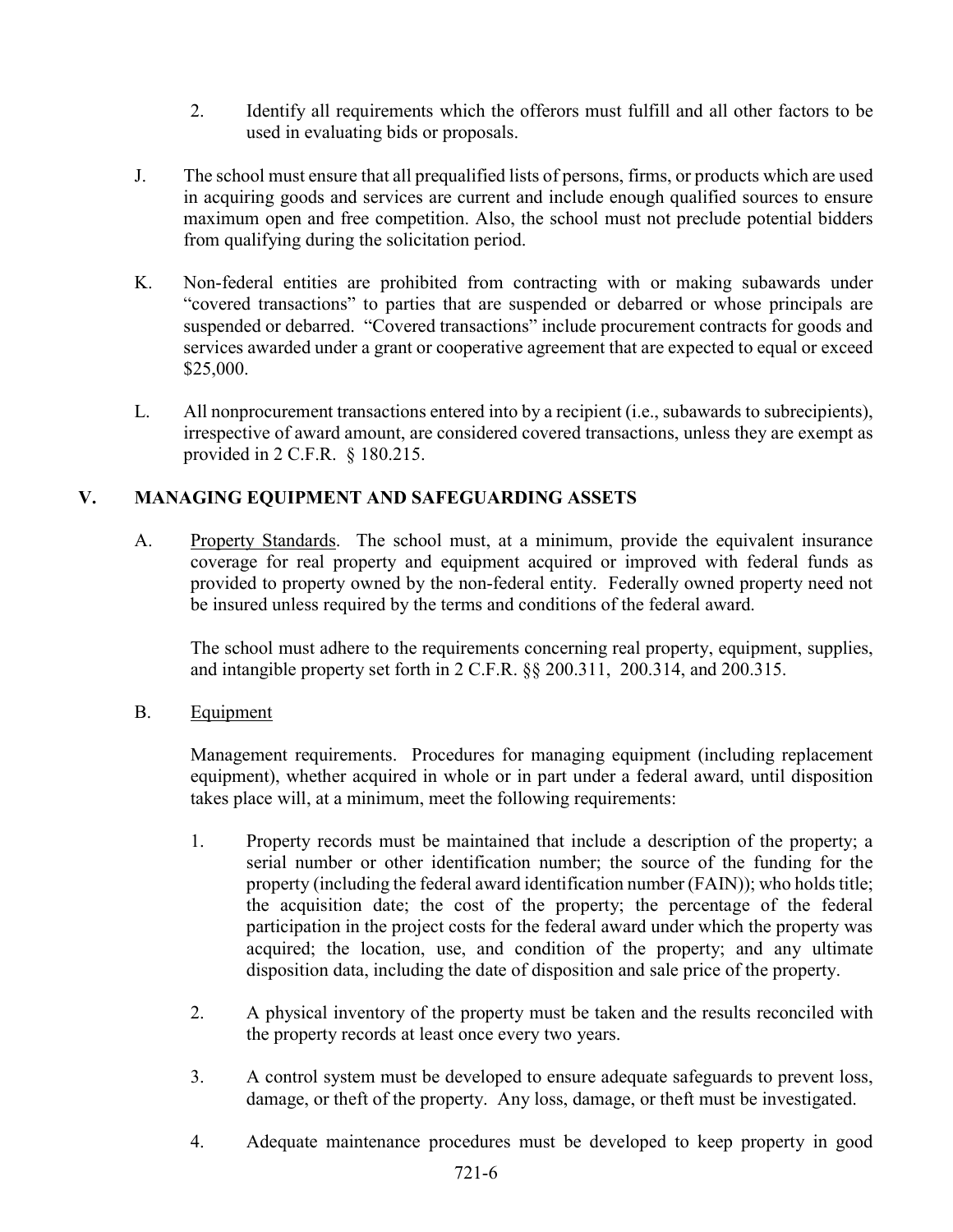condition.

5. If the school is authorized or required to sell the property, proper sales procedures must be established to ensure the highest possible return.

# VI. FINANCIAL MANAGEMENT REQUIREMENTS

- A. Financial Management. The school's financial management systems, including records documenting compliance with federal statues, regulations, and the terms and conditions of the federal award, must be sufficient to permit the preparation of reports required by general and program-specific terms and conditions; and the tracing of funds to a level of expenditures adequate to establish that such funds have been used according to the federal statutes, regulations, and the terms and conditions of the federal award.
- B. Payment. The school must be paid in advance, provided it maintains or demonstrates the willingness to maintain both written procedures that minimize the time elapsing between the transfer of funds and disbursement between the school and the financial management systems that meet the standards for fund control.

Advance payments to a school must be limited to the minimum amounts needed and timed to be in accordance with the actual, immediate cash requirements of the school in carrying out the purpose of the approved program or project. The timing and amount of advance payments must be as close as is administratively feasible to the actual disbursements by the non-federal entity for direct program or project costs and the proportionate share of any allowable indirect costs. The school must make timely payment to contractors in accordance with the contract provisions.

C. Internal Controls. The school must establish and maintain effective internal control over the federal award that provides reasonable assurance that the school is managing the federal award in compliance with federal statutes, regulations, and the terms and conditions of the federal award. These internal controls should be in compliance with guidance in "Standards for Internal Control in the Federal Government," issued by the Comptroller General of the United States, or the "Internal Control Integrated Framework," issued by the Committee of Sponsoring Organizations of the Treadway Commission (COSO).

The school must comply with federal statutes, regulations, and the terms and conditions of the federal award.

The school must also evaluate and monitor the school's compliance with statutes, regulations, and the terms and conditions of the federal award.

The school must also take prompt action when instances of noncompliance are identified, including noncompliance identified in audit findings.

The school must take reasonable measures to safeguard protected personally identifiable information considered sensitive consistent with applicable federal and state laws regarding privacy and obligations of confidentiality.

# VII. ALLOWABLE USE OF FUNDS AND COST PRINCIPLES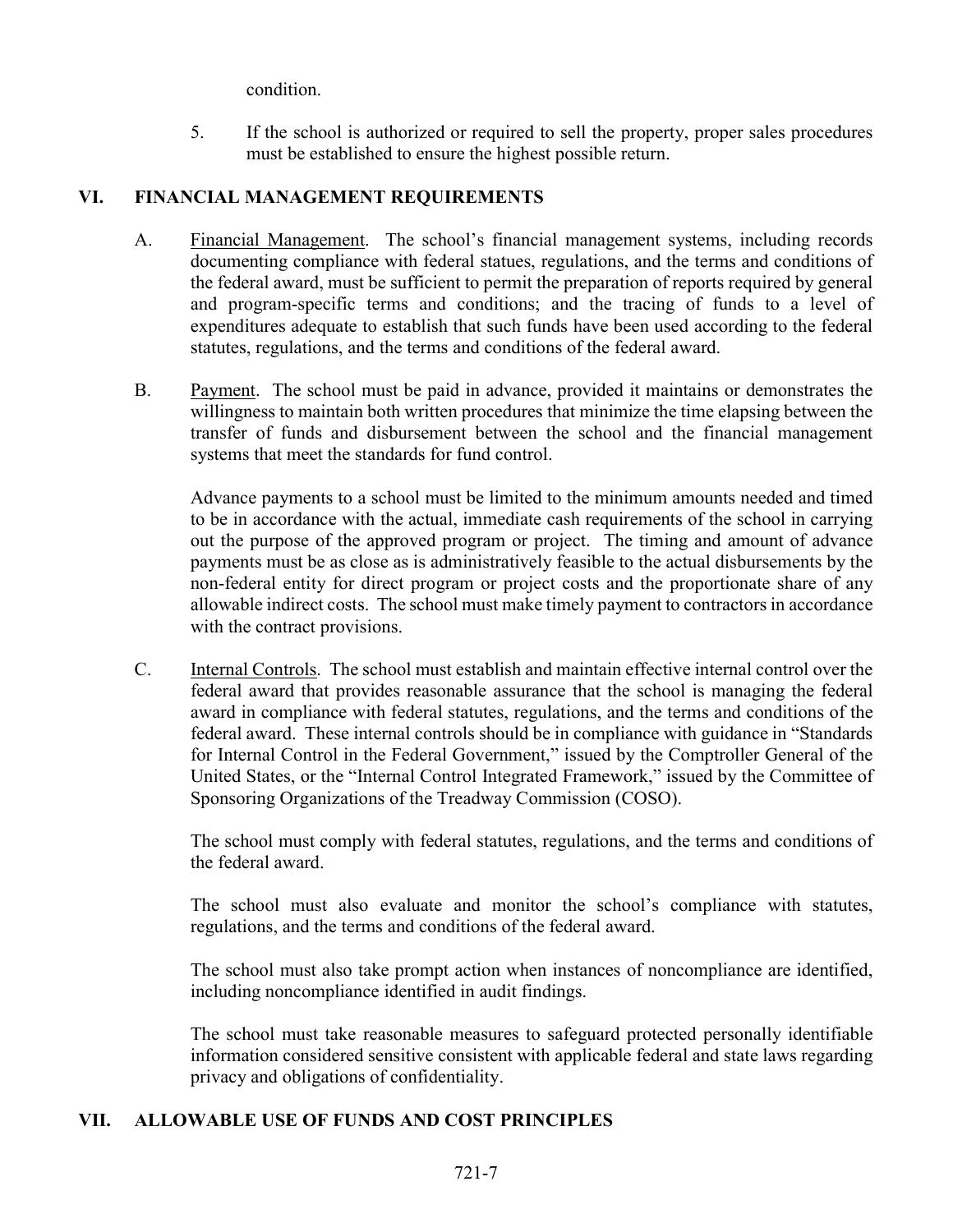- A. Allowable Use of Funds. The school administration and board will enforce appropriate procedures and penalties for program, compliance, and accounting staff responsible for the allocation of federal grant costs based on their allowability and their conformity with federal cost principles to determine the allowability of costs.
- B. Definitions
	- 1. "Allowable cost" means a cost that complies with all legal requirements that apply to a particular federal education program, including statutes, regulations, guidance, applications, and approved grant awards.
	- 2. "Education Department General Administrative Regulations (EDGAR)" means a compilation of regulations that apply to federal education programs. These regulations contain important rules governing the administration of federal education programs and include rules affecting the allowable use of federal funds (including rules regarding allowable costs, the period of availability of federal awards, documentation requirements, and grants management requirements). EDGAR can be accessed at: http://www2.ed.gov/policy/fund/reg/edgarReg/edgar.html.
	- 3. "Omni Circular" or "2 C.F.R. Part 200s" or "Uniform Administrative Requirements, Cost Principles, and Audit Requirements for Federal Awards" means federal cost principles that provide standards for determining whether costs may be charged to federal grants.
	- 4. "Advance payment" means a payment that a federal awarding agency or passthrough entity makes by any appropriate payment mechanism, including a predetermined payment schedule, before the non-federal entity disburses the funds for program purposes.
- C. Allowable Costs. The following items are costs that may be allowable under the 2 C.F.R. Part 200s under specific conditions:
	- 1. Advisory councils;
	- 2. Audit costs and related services;
	- 3. Bonding costs;
	- 4. Communication costs;
	- 5. Compensation for personal services;
	- 6. Depreciation and use allowances;
	- 7. Employee morale, health, and welfare costs;
	- 8. Equipment and other capital expenditures;
	- 9. Gains and losses on disposition of depreciable property and other capital assets and substantial relocation of federal programs;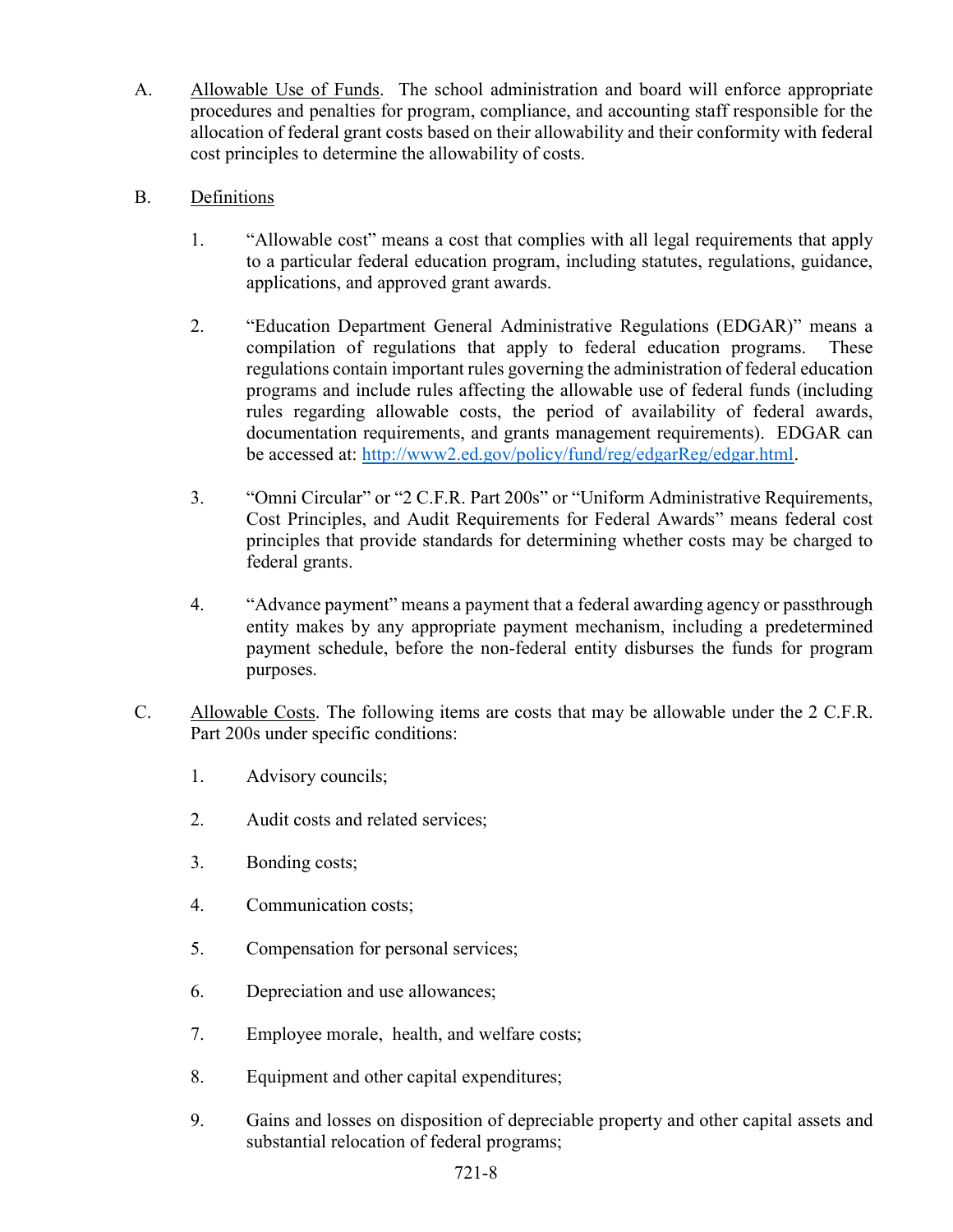- 10. Insurance and indemnification;
- 11. Maintenance, operations, and repairs;
- 12. Materials and supplies costs;
- 13. Meetings and conferences;
- 14. Memberships, subscriptions, and professional activity costs;
- 15. Security costs;
- 16. Professional service costs;
- 17. Proposal costs;
- 18. Publication and printing costs;
- 19. Rearrangement and alteration costs;
- 20. Rental costs of building and equipment;
- 21. Training costs; and
- 22. Travel costs.
- D. Costs Forbidden by Federal Law. 2 CFR Part 200s and EDGAR identify certain costs that may never be paid with federal funds. The following list provides examples of such costs. If a cost is on this list, it may not be supported with federal funds. The fact that a cost is not on this list does not mean it is necessarily permissible. Other important restrictions apply to federal funds, such as those items detailed in the 2 CFR Part 200s; thus, the following list is not exhaustive:
	- 1. Advertising and public relations costs (with limited exceptions), including promotional items and memorabilia, models, gifts, and souvenirs;
	- 2. Alcoholic beverages;
	- 3. Bad debts;
	- 4. Contingency provisions (with limited exceptions);
	- 5. Fundraising and investment management costs (with limited exceptions);
	- 6. Donations;
	- 7. Contributions;
	- 8. Entertainment (amusement, diversion, and social activities and any associated costs);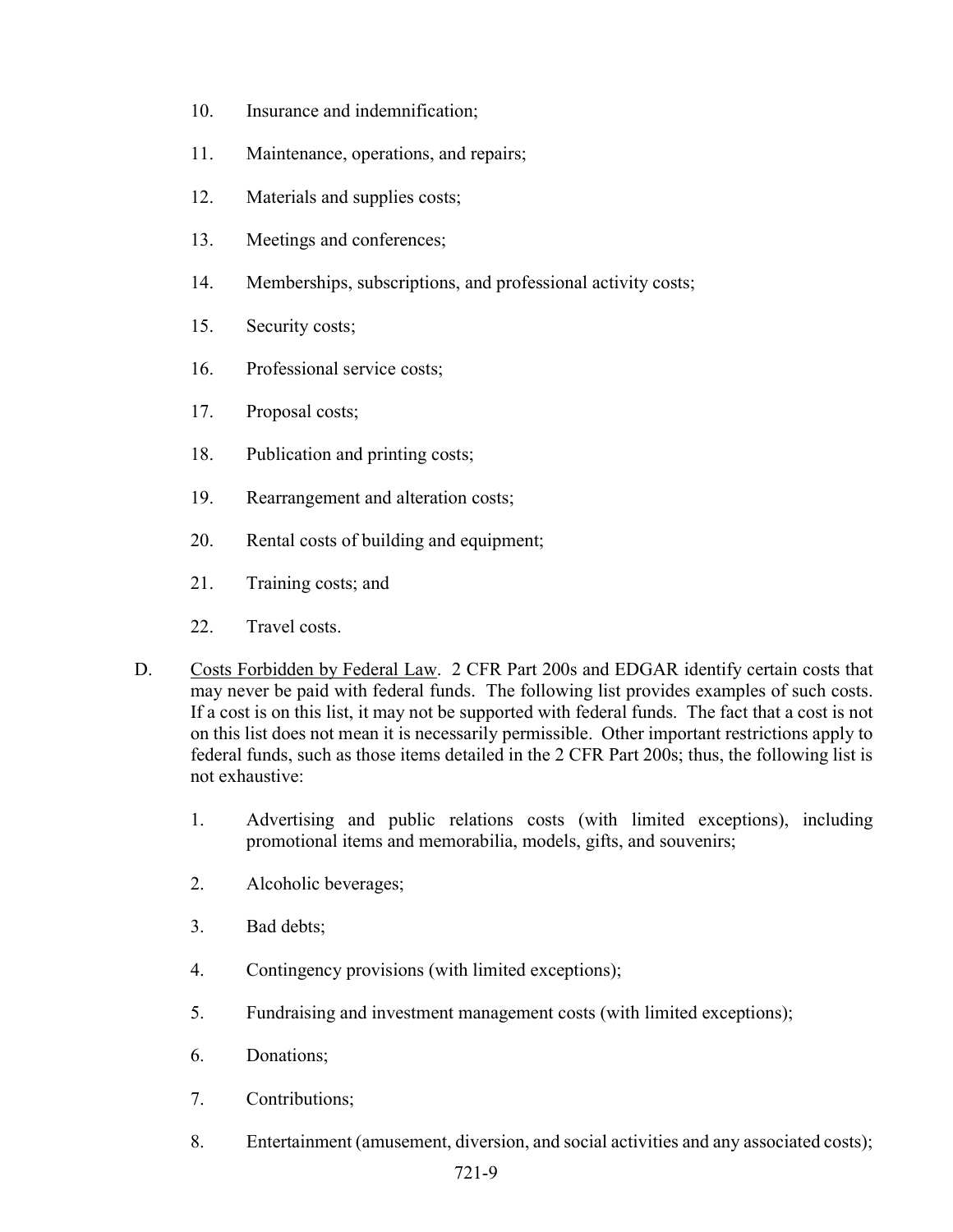- 9. Fines and penalties;
- 10. General government expenses (with limited exceptions pertaining to Indian tribal governments and Councils of Government (COGs));
- 11. Goods or services for personal use;
- 12. Interest, except interest specifically stated in 2 C.F.R. § 200.441 as allowable;
- 13. Religious use;
- 14. The acquisition of real property (unless specifically permitted by programmatic statute or regulations, which is very rare in federal education programs);
- 15. Construction (unless specifically permitted by programmatic statute or regulations, which is very rare in federal education programs); and
- 16. Tuition charged or fees collected from students applied toward meeting matching, cost sharing, or maintenance of effort requirements of a program.

## E. Program Allowability

- 1. Any cost paid with federal education funds must be permissible under the federal program that would support the cost.
- 2. Many federal education programs detail specific required and/or allowable uses of funds for that program. Issues such as eligibility, program beneficiaries, caps or restrictions on certain types of program expenses, other program expenses, and other program specific requirements must be considered when performing the programmatic analysis.
- 3. The two largest federal K-12 programs, Title I, Part A, and the Individuals with Disabilities Education Act (IDEA), do not contain a use of funds section delineating the allowable uses of funds under those programs. In those cases, costs must be consistent with the purposes of the program in order to be allowable.

# F. Federal Cost Principles

- 1. The Omni Circular defines the parameters for the permissible uses of federal funds. While many requirements are contained in the Omni Circular, it includes five core principles that serve as an important guide for effective grant management. These core principles require all costs to be:
	- a. Necessary for the proper and efficient performance or administration of the program.
	- b. Reasonable. An outside observer should clearly understand why a decision to spend money on a specific cost made sense in light of the cost, needs, and requirements of the program.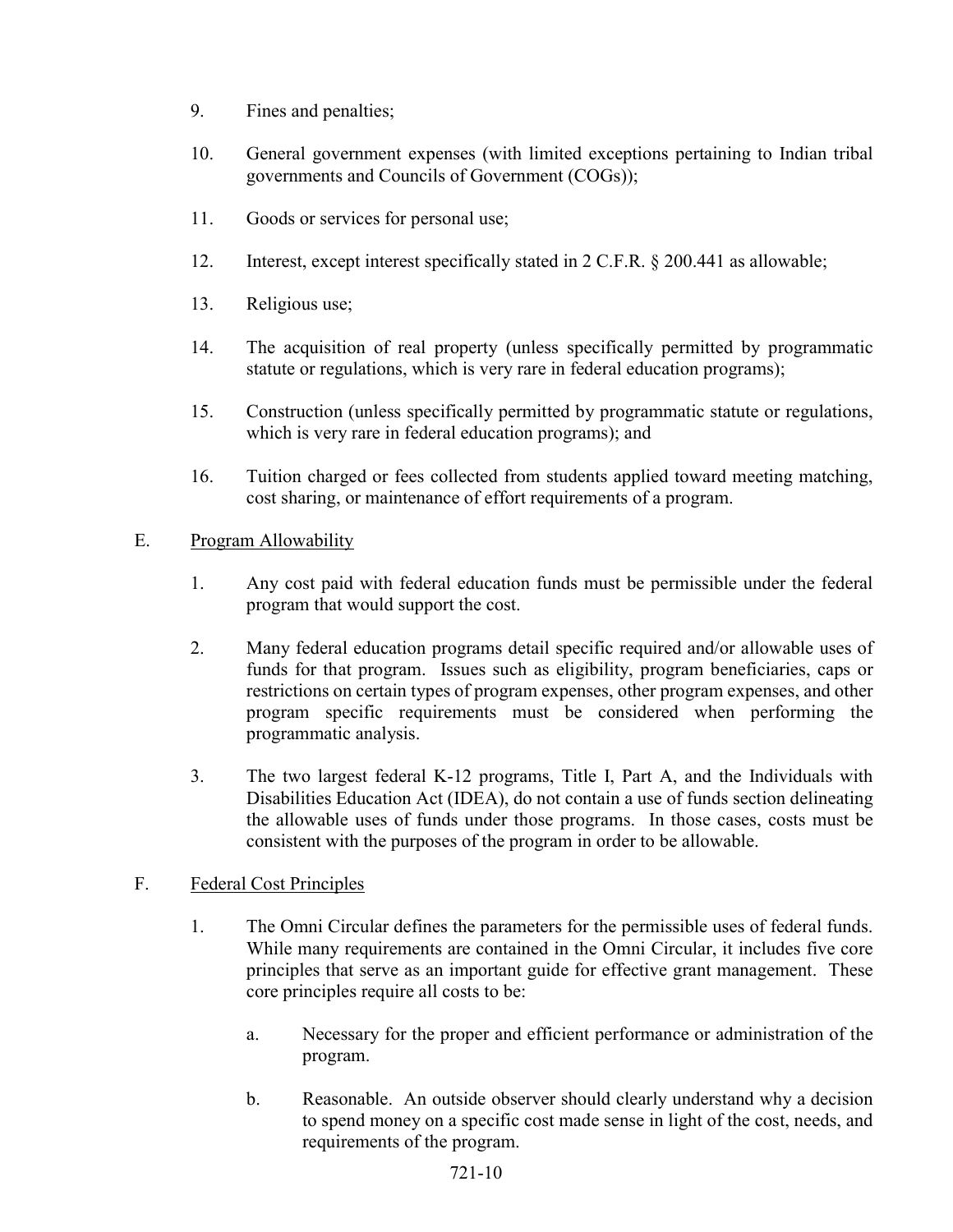- c. Allocable to the federal program that paid for the cost. A program must benefit in proportion to the amount charged to the federal program – for example, if a teacher is paid 50% with Title I funds, the teacher must work with the Title I program/students at least 50% of the time. Recipients also need to be able to track items or services purchased with federal funds so they can prove they were used for federal program purposes.
- d. Authorized under state and local rules. All actions carried out with federal funds must be authorized and not prohibited by state and local laws and policies.
- e. Adequately documented. A recipient must maintain proper documentation so as to provide evidence to monitors, auditors, or other oversight entities of how the funds were spent over the lifecycle of the grant.
- G. Program Specific Fiscal Rules. The Omni Circular also contains specific rules on selected items of costs. Costs must comply with these rules in order to be paid with federal funds.
	- 1. All federal education programs have certain program specific fiscal rules that apply. Determining which rules apply depends on the program; however, rules such as supplement, not supplant, maintenance of effort, comparability, caps on certain uses of funds, etc., have an important impact when analyzing whether a particular cost is permissible.
	- 2. Many state-administered programs require local education agencies (LEAs) to use federal program funds to supplement the amount of state, local, and, in some cases, other federal funds they spend on education costs and not to supplant (or replace) those funds. Generally, the "supplement, not supplant" provision means that federal funds must be used to supplement the level of funds from non-federal sources by providing additional services, staff, programs, or materials. In other words, federal funds normally cannot be used to pay for things that would otherwise be paid for with state or local funds (and, in some cases, with other federal funds).
	- 3. Auditors generally presume supplanting has occurred in three situations:
		- a. School uses federal funds to provide services that the school is required to make available under other federal, state, or local laws.
		- b. School uses federal funds to provide services that the school provided with state or local funds in the prior year.
		- c. School uses Title I, Part A, or Migrant Education Program funds to provide the same services to Title I or Migrant students that the school provides with state or local funds to nonparticipating students.
	- 4. These presumptions apply differently in different federal programs and also in schoolwide program schools. Staff should be familiar with the supplement not supplant provisions applicable to their program.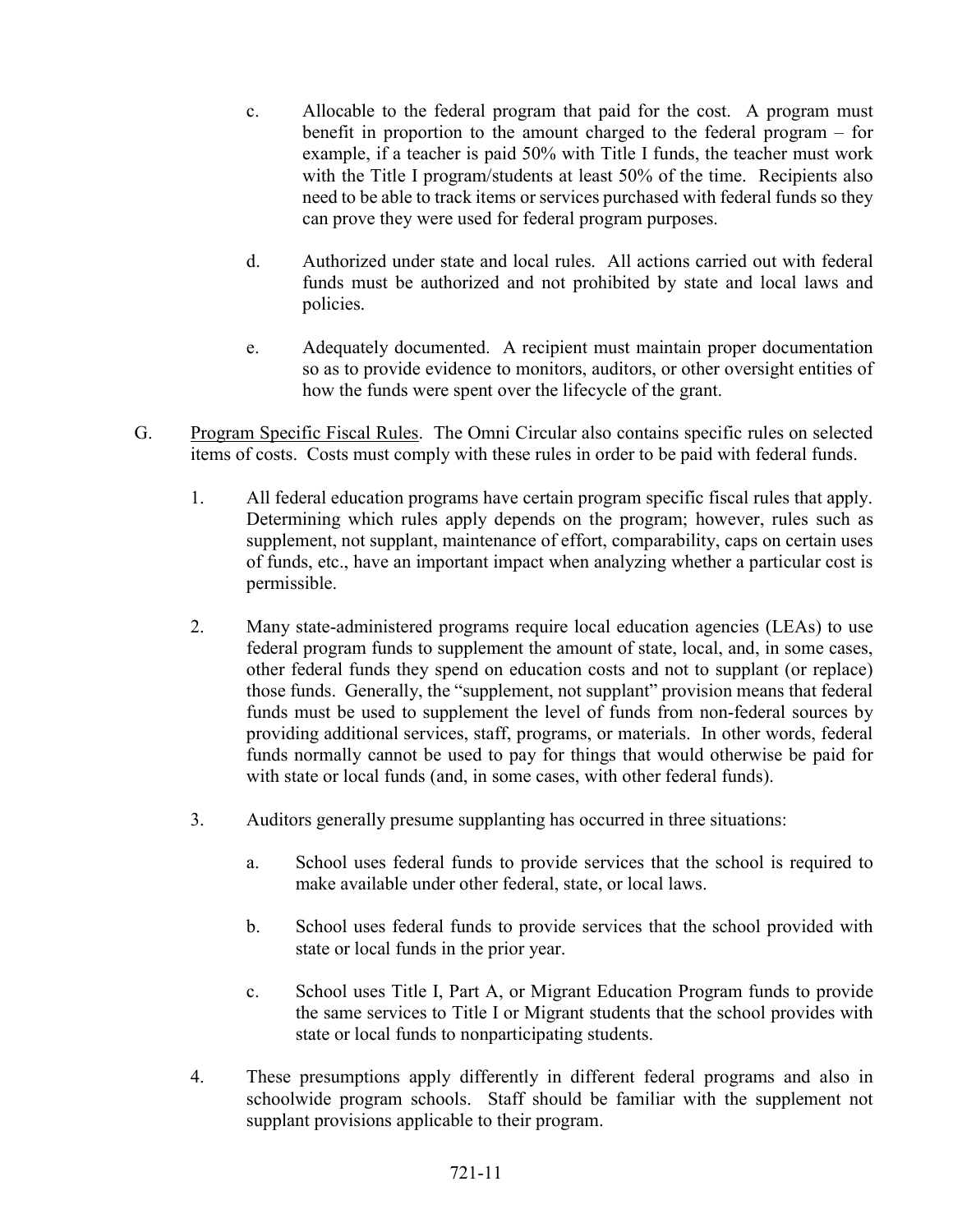# H. Approved Plans, Budgets, and Special Conditions

- 1. As required by the Omni Circular, all costs must be consistent with approved program plans and budgets.
- 2. Costs must also be consistent with all terms and conditions of federal awards, including any special conditions imposed on the school's grants.

# I. Training

- 1. The school will provide training on the allowable use of federal funds to all staff involved in federal programs.
- 2. The school will promote coordination between all staff involved in federal programs through activities, such as routine staff meetings and training sessions.
- J. Employee Sanctions. Any school employee who violates this policy will be subject to discipline, as appropriate, up to and including the termination of employment.

## VIII. COMPENSATION – PERSONAL SERVICES EXPENSES AND REPORTING

## A. Compensation – Personal Services

Costs of compensation are allowable to the extent that they satisfy the specific requirements of the Uniform Grant Guidance and that the total compensation for individual employees:

- 1. Is reasonable for the services rendered and conforms to the established written policy of the school consistently applied to both federal and non-federal activities; and
- 2. Follows an appointment made in accordance with a school's written policies and meets the requirements of federal statute, where applicable.

Unless an arrangement is specifically authorized by a federal awarding agency, a school must follow its written non-federal, entitywide policies and practices concerning the permissible extent of professional services that can be provided outside the school for nonorganizational compensation.

## B. Compensation – Fringe Benefits

1. During leave.

The costs of fringe benefits in the form of regular compensation paid to employees during periods of authorized absences from the job, such as for annual leave, familyrelated leave, sick leave, holidays, court leave, military leave, administrative leave, and other similar benefits, are allowable if all of the following criteria are met:

- a. They are provided under established written leave policies;
- b. The costs are equitably allocated to all related activities, including federal awards; and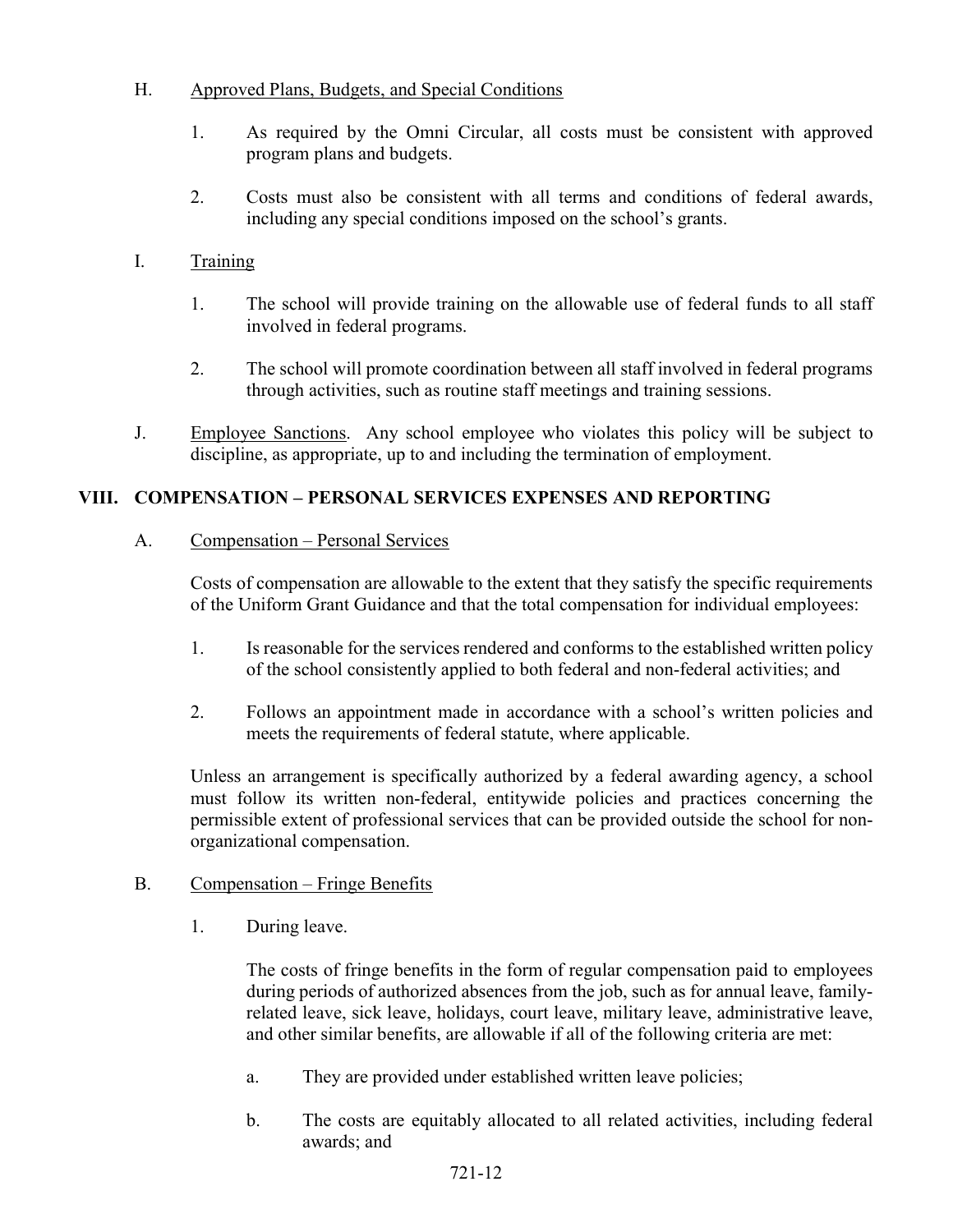- c. The accounting basis (cash or accrual) selected for costing each type of leave is consistently followed by the school.
- 2. The costs of fringe benefits in the form of employer contributions or expenses for social security; employee life, health, unemployment, and worker's compensation insurance (except as indicated in 2 C.F.R. § 200.447(d)); pension plan costs; and other similar benefits are allowable, provided such benefits are granted under established written policies. Such benefits must be allocated to federal awards and all other activities in a manner consistent with the pattern of benefits attributable to the individuals or group(s) of employees whose salaries and wages are chargeable to such federal awards and other activities and charged as direct or indirect costs in accordance with the school's accounting practices.
- 3. Actual claims paid to or on behalf of employees or former employees for workers' compensation, unemployment compensation, severance pay, and similar employee benefits (e.g., post-retirement health benefits) are allowable in the year of payment provided that the school follows a consistent costing policy.
- 4. Pension plan costs may be computed using a pay-as-you-go method or an acceptable actuarial cost method in accordance with the written policies of the school.
- 5. Post-retirement costs may be computed using a pay-as-you-go method or an acceptable actuarial cost method in accordance with established written policies of the school.
- 6. Costs of severance pay are allowable only to the extent that, in each case, severance pay is required by law; employer-employee agreement; established policy that constitutes, in effect, an implied agreement on the school's part; or circumstances of the particular employment.
- C. Insurance and Indemnification. Types and extent and cost of coverage are in accordance with the school's policy and sound business practice.
- D. Recruiting Costs. Short-term, travel visa costs (as opposed to longer-term, immigration visas) may be directly charged to a federal award, so long as they are:
	- 1. Critical and necessary for the conduct of the project;
	- 2. Allowable under the cost principles set forth in the Uniform Grant Guidance;
	- 3. Consistent with the school's cost accounting practices and school policy; and
	- 4. Meeting the definition of "direct cost" in the applicable cost principles of the Uniform Grant Guidance.
- E. Relocation Costs of Employees. Relocation costs are allowable, subject to the limitations described below, provided that reimbursement to the employee is in accordance with the school's reimbursement policy.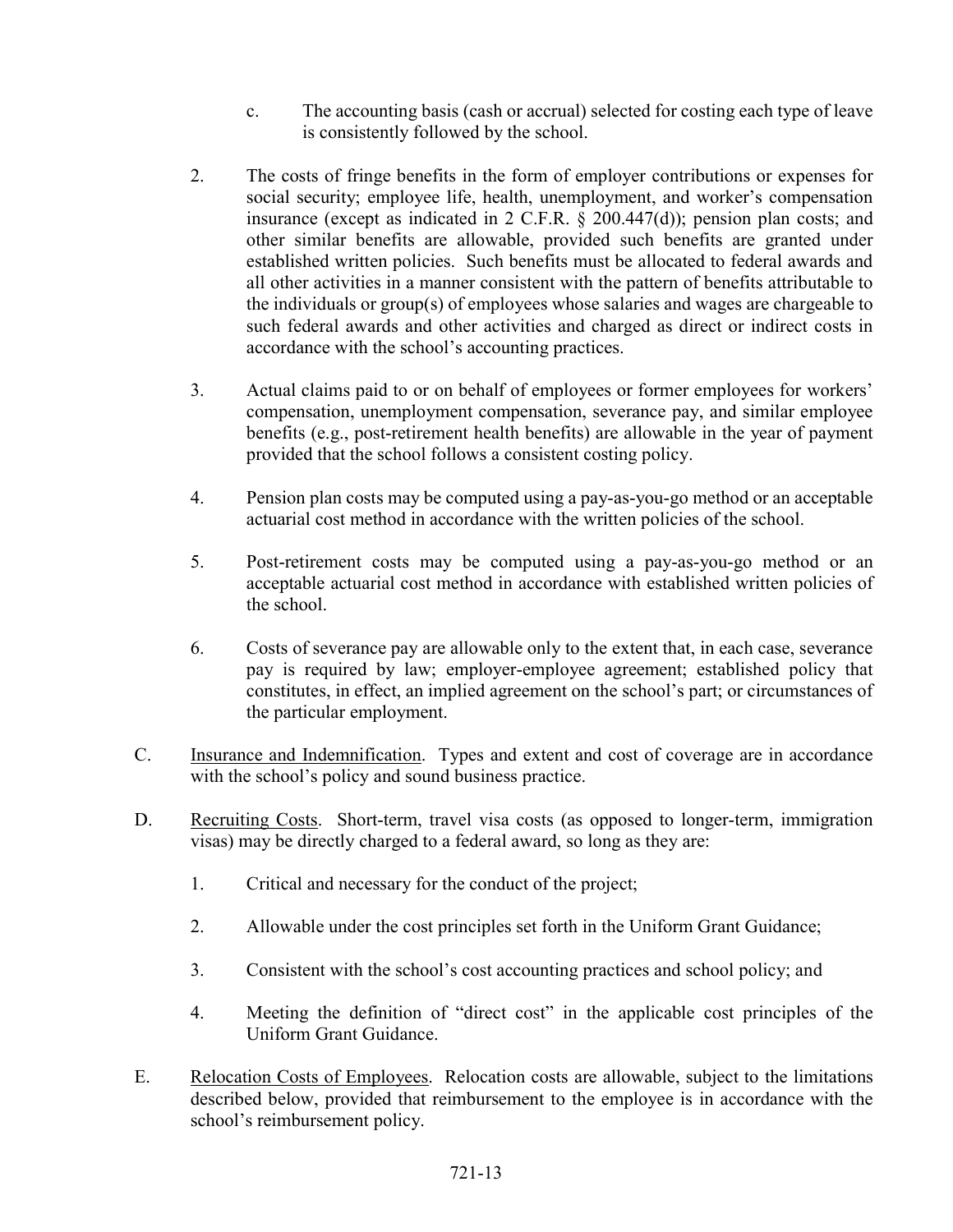F. Travel Costs. Travel costs may be charged on an actual cost basis, on a per diem or mileage basis in lieu of actual costs incurred, or on a combination of the two, provided the method used is applied to an entire trip and not to selected days of the trip, and results in charges consistent with those normally allowed in like circumstances in the school's non-federally funded activities and in accordance with the school's reimbursement policies.

Costs incurred by employees and officers for travel, including costs of lodging, other subsistence, and incidental expenses, must be considered reasonable and otherwise allowable only to the extent such costs do not exceed charges normally allowed by the school in its regular operations according to the school's written reimbursement and/or travel policies.

In addition, when costs are charged directly to the federal award, documentation must justify the following:

- 1. Participation of the individual is necessary to the federal award; and
- 2. The costs are reasonable and consistent with the school's established travel policy.

Temporary dependent care costs above and beyond regular dependent care that directly results from travel to conferences is allowable provided the costs are:

- 1. A direct result of the individual's travel for the federal award;
- 2. Consistent with the school's documented travel policy for all school travel; and
- 3. Only temporary during the travel period.

[Note: Noncompliance. If a school district fails to comply with federal statutes, regulations, or the terms and conditions of a federal award, the DOE or MDE may impose additional conditions, as described in 2 C.F.R. § 200.207 (Specific Conditions). If the DOE or MDE determines that noncompliance cannot be remedied by imposing additional conditions, the DOE or MDE may take one or more of the following actions, as appropriate under the circumstances: 1) Temporarily withhold cash payments pending correction of the deficiency by the school district or more severe enforcement action by the DOE or MDE; 2) Disallow (that is, deny both use of funds and any applicable matching credit for) all or part of the cost of the activity or action not in compliance; 3) Wholly or partly suspend or terminate the federal award; 4) Initiate suspension or debarment proceedings as authorized under 2 C.F.R. Part 180 and DOE regulations (or, in the case of MDE, recommend such a proceeding be initiated by the DOE); 5) Withhold further federal awards for the project or program; and/or 6) Take other remedies that may be legally available.]

| <b>Legal References:</b> | $2$ C.F.R. § 200.12 (Capital Assets)<br>$2$ C.F.R. § 200.112 (Conflict of Interest)<br>2 C.F.R. § 200.113 (Mandatory Disclosures)<br>2 C.F.R. § 200.205(d) (Federal Awarding Agency Review of Risk Posed by<br>Applicants)<br>2 C.F.R. § 200.212 (Suspension and Debarment)<br>2 C.F.R. § 200.300(b) (Statutory and National Policy Requirements) |
|--------------------------|---------------------------------------------------------------------------------------------------------------------------------------------------------------------------------------------------------------------------------------------------------------------------------------------------------------------------------------------------|
|                          | 2 C.F.R. § 200.302 (Financial Management)                                                                                                                                                                                                                                                                                                         |